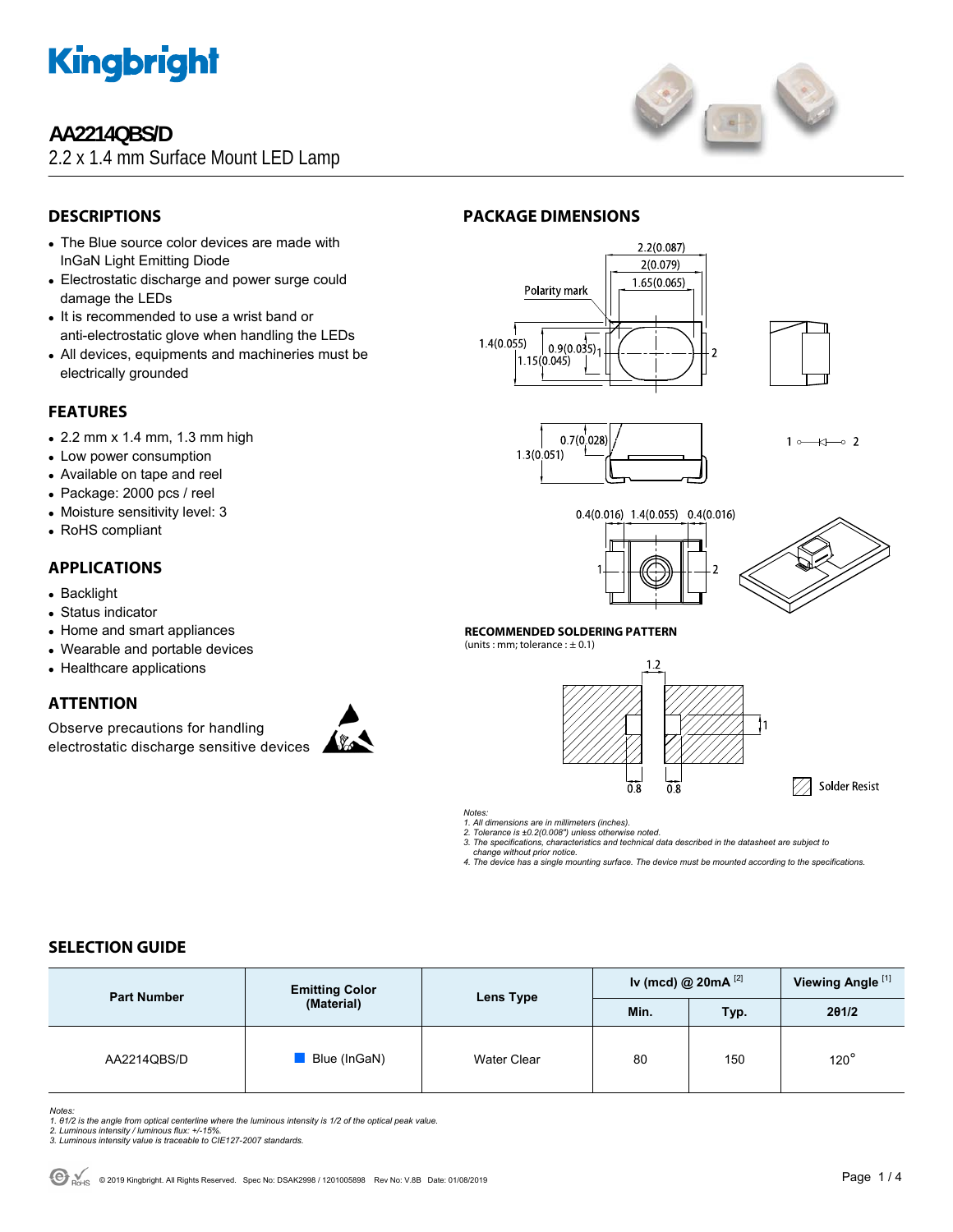# **Kingbright**

### **ELECTRICAL / OPTICAL CHARACTERISTICS at T<sub>A</sub>=25°C**

| <b>Parameter</b>                                         | Symbol               |                       | Value                    |                          | <b>Unit</b> |
|----------------------------------------------------------|----------------------|-----------------------|--------------------------|--------------------------|-------------|
|                                                          |                      | <b>Emitting Color</b> | Typ.                     | Max.                     |             |
| Wavelength at Peak Emission $I_F = 20mA$                 | $\Lambda_{\rm peak}$ | <b>Blue</b>           | 460                      | $\overline{\phantom{a}}$ | nm          |
| Dominant Wavelength $I_F = 20 \text{mA}$                 | $\lambda_{dom}$ [1]  | <b>Blue</b>           | 465                      | $\overline{\phantom{a}}$ | nm          |
| Spectral Bandwidth at 50% $\Phi$ REL MAX<br>$I_F = 20mA$ | Δλ                   | <b>Blue</b>           | 25                       | $\overline{\phantom{a}}$ | nm          |
| Capacitance                                              | С                    | <b>Blue</b>           | 100                      | $\overline{\phantom{a}}$ | pF          |
| Forward Voltage $I_F$ = 20mA                             | $V_F$ <sup>[2]</sup> | <b>Blue</b>           | 3.3                      | 4                        | v           |
| Reverse Current ( $V_R$ = 5V)                            | l <sub>R</sub>       | <b>Blue</b>           | $\overline{\phantom{0}}$ | 50                       | μA          |

*Notes:* 

1. The dominant wavelength (λd) above is the setup value of the sorting machine. (Tolerance λd : ±1nm. )<br>2. Forward voltage: ±0.1V.<br>3. Wavelength value is traceable to CIE127-2007 standards.<br>4. Excess driving current and /

### **ABSOLUTE MAXIMUM RATINGS at T<sub>A</sub>=25°C**

| <b>Parameter</b>                        | Symbol                   | Value          | <b>Unit</b> |
|-----------------------------------------|--------------------------|----------------|-------------|
| Power Dissipation                       | $P_D$                    | 120            | mW          |
| Reverse Voltage                         | $V_R$                    | 5              | V           |
| Junction Temperature                    | $T_j$                    | 115            | °C          |
| <b>Operating Temperature</b>            | $T_{op}$                 | $-40$ to $+85$ | $^{\circ}C$ |
| Storage Temperature                     | $T_{\text{stg}}$         | $-40$ to $+85$ | °C          |
| DC Forward Current                      | IF.                      | 30             | mA          |
| Peak Forward Current                    | $I_{FM}$ <sup>[1]</sup>  | 150            | mA          |
| Electrostatic Discharge Threshold (HBM) | $\overline{\phantom{a}}$ | 250            | V           |

Notes:<br>1. 1/10 Duty Cycle, 0.1ms Pulse Width.<br>2. Relative humidity levels maintained between 40% and 60% in production area are recommended to avoid the build-up of static electricity – Ref JEDEC/JESD625-A and JEDEC/J-STD-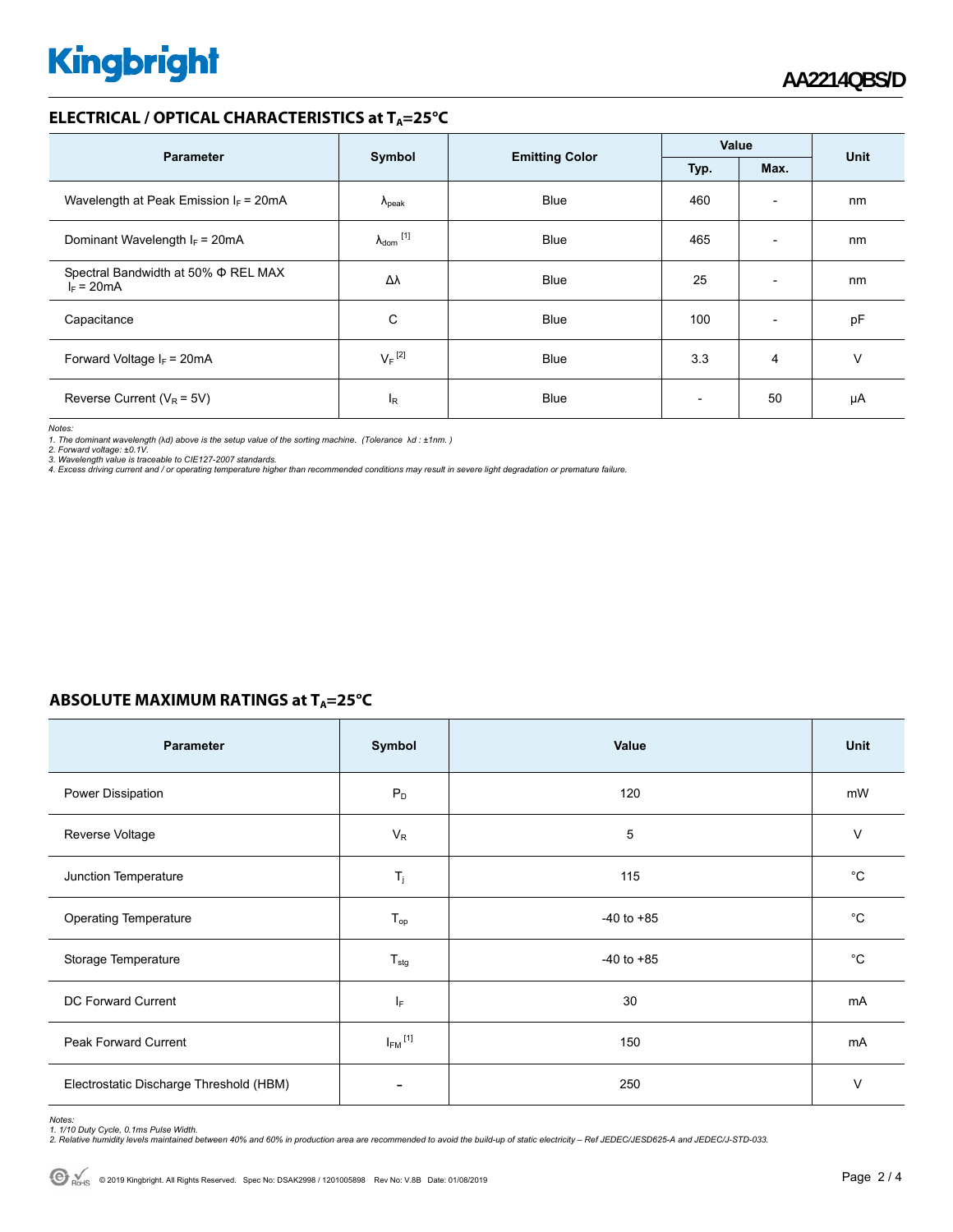# **Kingbright**

## **TECHNICAL DATA**



#### **SPATIAL DISTRIBUTION**



**BLUE** 





#### **Forward Current Derating Curve Luminous Intensity vs. Ambient Temperature**



#### **REFLOW SOLDERING PROFILE for LEAD-FREE SMD PROCESS**



- 
- 
- Notes:<br>1. Don't cause stress to the LEDs while it is exposed to high temperature.<br>2. The maximum number of reflow soldering passes is 2 times.<br>3. Reflow soldering is recommended. Other soldering methods are not recommended

**TAPE SPECIFICATIONS** (units : mm)



#### **REEL DIMENSION** (units : mm)



 $\bigodot$  RoHS © 2019 Kingbright. All Rights Reserved. Spec No: DSAK2998 / 1201005898 Rev No: V.8B Date: 01/08/2019 **Page 3 / 4 Page 3 / 4**